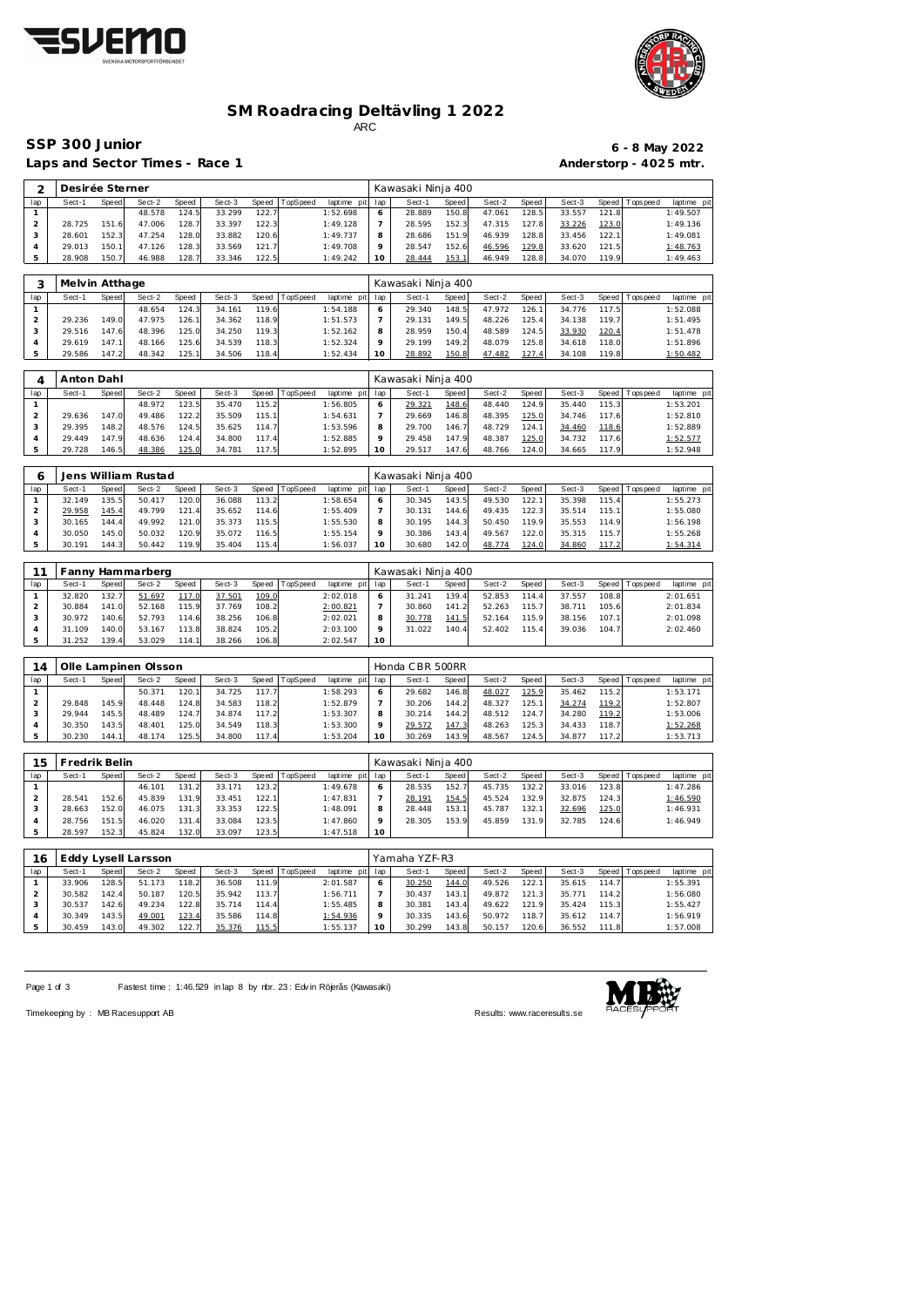



### **SM Roadracing Deltävling 1 2022** ARC

Laps and Sector Times - Race 1 **Anderstorp - 4025 mtr.** 

# **SSP 300 Junior 6 - 8 May 2022**

| 20             |               | Tobias Pedersen |          |                      |        |                      |          |                 |         | Kawasaki Ninja 400 |         |        |                      |               |       |                 |                                              |
|----------------|---------------|-----------------|----------|----------------------|--------|----------------------|----------|-----------------|---------|--------------------|---------|--------|----------------------|---------------|-------|-----------------|----------------------------------------------|
| lap            | Sect-1        | Speed           | Sect-2   | Speed                | Sect-3 | Speed                | TopSpeed | laptime pit lap |         | Sect-1             | Speed   | Sect-2 | Speed                | Sect-3        |       | Speed Tops peed | laptime pit                                  |
|                | 32.649        | 133.4           | 49.619   | 121.9                | 35.358 | 115.6                |          | 1:57.626        | 6       | 29.238             | 149.0   | 48.918 | 123.6                | 34.903        | 117.1 |                 | 1:53.059                                     |
| $\overline{2}$ | 29.090        | 149.7           | 48.718   | 124.1                | 35.201 | 116.1                |          | 1:53.009        |         | 29.117             | 149.6   | 48.696 | 124.2                | 34.785        | 117.5 |                 | 1:52.598                                     |
| 3              | 29.162        | 149.4           | 49.216   | 122.9                | 35.288 | 115.8                |          | 1:53.666        | 8       | 29.101             | 149.7   | 48.654 | 124.3                | 34.737        | 117.6 |                 | 1:52.492                                     |
| 4              | 29.326        | 148.5           | 48.247   | 125.4                | 35.012 | 116.7                |          | 1:52.585        | $\circ$ | 29.223             | 149.1   | 48.328 | 125.1                | 34.736        | 117.6 |                 | 1:52.287                                     |
| 5              | 29.206        | 149.1           | 48.865   | 123.8                | 35.046 | 116.6                |          | 1:53.117        | 10      | 28.912             | 150.7   | 48.370 | 125.0                | 34.971        | 116.8 |                 | 1:52.253                                     |
|                |               |                 |          |                      |        |                      |          |                 |         |                    |         |        |                      |               |       |                 |                                              |
| 23             | Edvin Röjerås |                 |          |                      |        |                      |          |                 |         | Kawasaki Ninja 400 |         |        |                      |               |       |                 |                                              |
| lap            | Sect-1        | Speed           | Sect-2   | Speed                | Sect-3 | Speed                | TopSpeed | laptime pit lap |         | Sect-1             | Speed   | Sect-2 | Speed                | Sect-3        | Speed | Tops peed       | laptime pit                                  |
|                |               |                 | $\cdots$ | $\sim$ $\sim$ $\sim$ | 00000  | $\sim$ $\sim$ $\sim$ |          | $-0.000$        |         | 00000              | $- - -$ | $  -$  | $\sim$ $\sim$ $\sim$ | $\sim$ $\sim$ | $-2$  |                 | $\overline{a}$ $\overline{a}$ $\overline{a}$ |

|        |       | 46.950 | 128.8 | 32.942 | 124.0  | 1:50.333 |    | 28.397 | 153.4 | 45.952      | 131.6 | 32.460 | 125.9 | 1:46.809        |
|--------|-------|--------|-------|--------|--------|----------|----|--------|-------|-------------|-------|--------|-------|-----------------|
| 28.616 | 152.2 | 46.080 | 131.3 | 32.699 | 125.0  | 1:47.395 |    | 28.584 | 152.4 | 716<br>45.7 | 132.3 | 32.747 | 124.8 | 1:47.047        |
| 28.437 | 153.2 | 46.191 | 130.9 | 33.453 | 122.1  | 1:48.081 |    | 28.283 | 154.0 | 45.940      | 131.6 | 32.306 | 126.5 | <u>1:46.529</u> |
| 28.551 | 152.6 | 46.184 | 131.0 | 33.188 | 123.1  | 1:47.923 |    | 28.472 | 153.0 | 46.295      | 130.6 | 32.751 | 124.8 | 1:47.518        |
| 28.328 | 153.8 | 46.004 | 131.5 | 33.076 | 123.51 | 1:47.408 | 10 |        |       |             |       |        |       |                 |
|        |       |        |       |        |        |          |    |        |       |             |       |        |       |                 |

| 44  | Calle Eklund |       |        |       |        |       |          |                 |    | Kawasaki Ninja 400 |       |        |       |        |       |                 |             |
|-----|--------------|-------|--------|-------|--------|-------|----------|-----------------|----|--------------------|-------|--------|-------|--------|-------|-----------------|-------------|
| lap | Sect-1       | Speed | Sect-2 | Speed | Sect-3 | Speed | TopSpeed | laptime pit lap |    | Sect-1             | Speed | Sect-2 | Speed | Sect-3 |       | Speed Tops peed | laptime pit |
|     | 33.062       | 131.8 | 51.472 | 117.5 | 37.236 | 109.7 |          | 2:01.770        |    | 30.400             | 143.3 | 50.346 | 120.1 | 36.329 | 112.5 |                 | 1:57.075    |
|     | 30.422       | 143.2 | 51.076 | 118.4 | 36.653 | 111.5 |          | 1:58.151        |    | 30.246             | 144.0 | 50.405 | 120.0 | 36.442 | 112.1 |                 | 1:57.093    |
|     | 30.316       | 143.7 | 50.959 | 118.7 | 36.189 | 112.9 |          | 1:57.464        | 8  | 30.315             | 143.7 | 50.662 | 119.4 | 36.308 | 112.5 |                 | 1:57.285    |
|     | 30.551       | 142.6 | 50.878 | 118.9 | 36.997 | 110.4 |          | 1:58.426        |    | 30.188             | 144.3 | 51.028 | 118.5 | 36.195 | 112.9 |                 | 1:57.411    |
|     | 30.471       | 143.0 | 51.002 | 118.6 | 36.372 | 112.3 |          | 1:57.845        | 10 | 30.112             | 144.7 | 50.956 | 118.7 | 37.520 | 108.9 |                 | 1:58.588    |

| 46  | $\sqrt{}$ | Henriksen    |        |       |        |              |          |                |         | Kawasaki Ninja 400 |              |        |       |        |       |                 |             |
|-----|-----------|--------------|--------|-------|--------|--------------|----------|----------------|---------|--------------------|--------------|--------|-------|--------|-------|-----------------|-------------|
| lap | Sect-1    | <b>Speed</b> | Sect-2 | Speed | Sect-3 | <b>Speed</b> | TopSpeed | laptime<br>pit | lap     | Sect-1             | <b>Speed</b> | Sect-2 | Speed | Sect-3 |       | Speed Tops peed | laptime pit |
|     |           |              | 49.148 | 123.1 | 34.514 | 118.4        |          | 1:56.116       | 6       | 29.449             | 147.9        | 48.230 | 125.4 | 34.161 | 119.6 |                 | 1:51.840    |
|     | 29.023    | 150.1        | 47.836 | 126.4 | 34.267 | 119.2        |          | 1:51.126       |         | 29.417             | 148.1        | 47.930 | 126.2 | 34.210 | 119.4 |                 | 1:51.557    |
|     | 29.093    | 149.7        | 48.151 | 125.6 | 34.117 | 119.8        |          | 1:51.361       | 8       | 29.362             | 148.4        | 48.889 | 123.7 | 34.002 | 120.2 |                 | 1:52.253    |
|     | 29.221    | 149.1        | 48.194 | 125.5 | 34.458 | 118.6        |          | 1:51.873       | $\circ$ | 28.742             | 151.6        | 48.030 | 125.9 | 36.343 | 112.4 |                 | 1:53.115    |
|     | 29.256    | 148.9        | 48.271 | 125.3 | 34.507 | 118.4        |          | 1:52.034       | 10      | 29.386             | 148.2        | 47.754 | 126.6 | 34.217 | 119.4 |                 | 1:51.357    |

| 49  | Emil Tägtlund |       |        |       |        |       |          |          | Yamaha YZF-R3 |        |              |        |       |        |       |                 |             |  |
|-----|---------------|-------|--------|-------|--------|-------|----------|----------|---------------|--------|--------------|--------|-------|--------|-------|-----------------|-------------|--|
| lap | $Sect-1$      | Speed | Sect-2 | Speed | Sect-3 | Speed | TopSpeed | laptime  | pit lap       | Sect-1 | <b>Speed</b> | Sect-2 | Speed | Sect-3 |       | Speed Tops peed | laptime pit |  |
|     |               |       | 48.396 | 125.0 | 33.587 | 121.7 |          | 1:53.252 | 6             | 28.731 | 151.         | 47.148 | 128.3 | 33.198 | 123.1 |                 | 1:49.077    |  |
|     | 28.622        | 152.2 | 47.136 | 128.3 | 33.466 | 122.1 |          | 1:49.224 |               | 28.588 | 152.4        | 46.839 | 129.1 | 33.420 | 122.3 |                 | 1:48.847    |  |
|     | 28.595        | 152.3 | 46.900 | 129.0 | 34.297 | 119.1 |          | 1:49.792 | 8             | 28.719 | 151.         | 46.746 | 129.4 | 33.224 | 123.0 |                 | 1:48.689    |  |
|     | 28.728        | 151.6 | 47.398 | 127.6 | 33.605 | 121.6 |          | 1:49.731 | $\circ$       | 28.680 | 151.9        | 46.735 | 129.4 | 33.354 | 122.5 |                 | 1:48.769    |  |
|     | 28.557        | 152.5 | 47.033 | 128.6 | 33.125 | 123.4 |          | 1:48.715 | 10            | 28.586 | 152.4        | 46.749 | 129.4 | 33.918 | 120.5 |                 | 1:49.253    |  |

| 63  | Philip Tängerstad |       |        |       |        |       |          |                 |    | Kawasaki Ninja 400 |              |        |       |        |       |                   |             |  |  |
|-----|-------------------|-------|--------|-------|--------|-------|----------|-----------------|----|--------------------|--------------|--------|-------|--------|-------|-------------------|-------------|--|--|
| lap | Sect-1            | Speed | Sect-2 | Speed | Sect-3 | Speed | TopSpeed | laptime pit lap |    | Sect-1             | <b>Speed</b> | Sect-2 | Speed | Sect-3 |       | Speed   Tops peed | laptime pit |  |  |
|     |                   |       | 46.567 | 129.9 | 33.679 | 121.3 |          | 1:50.778        |    | 28.730             | 151.6        | 46.683 | 129.6 | 33.433 | 122.2 |                   | 1:48.846    |  |  |
|     | 28.191            | 154.5 | 46.285 | 130.  | 33.447 | 122.2 |          | 1:47.923        |    | 28.795             | 151.3        | 46.775 | 129.3 | 33.661 | 121.4 |                   | 1:49.231    |  |  |
|     | 28.466            | 153.0 | 46.170 | 131.0 | 33.371 | 122.4 |          | 1:48.007        | 8  | 28.965             | 150.4        | 47.332 | 127.8 | 33.591 | 121.6 |                   | 1:49.888    |  |  |
|     | 28.590            | 152.4 | 46.117 | 131.1 | 33.537 | 121.8 |          | 1:48.244        |    | 29.088             | 149.8        | 47.004 | 128.7 | 33.512 | 121.9 |                   | 1:49.604    |  |  |
|     | 28.671            | 151.9 | 46.414 | 130.3 | 33.454 | 122.1 |          | 1:48.539        | 10 | 28.777             | 151          | 46.844 | 129.1 | 33.943 | 120.4 |                   | 1:49.564    |  |  |

| -87 | Anton Södergren |       |        |       |        |       |          |                 | Kawasaki Ninja 400 |        |       |        |       |        |                    |                 |             |  |
|-----|-----------------|-------|--------|-------|--------|-------|----------|-----------------|--------------------|--------|-------|--------|-------|--------|--------------------|-----------------|-------------|--|
| lap | Sect-1          | Speed | Sect-2 | Speed | Sect-3 | Speed | TopSpeed | laptime pit lap |                    | Sect-1 | Speed | Sect-2 | Speed | Sect-3 |                    | Speed Tops peed | laptime pit |  |
|     |                 |       | 48.651 | 124.3 | 34.637 | 118.0 |          | 1:55.106        |                    | 28.731 | 151.6 | 48.351 | 125.1 | 34.608 | 118.1 <sub>1</sub> |                 | 1:51.690    |  |
|     | 29.231          | 149.0 | 48.366 | 125.0 | 34.743 | 117.6 |          | 1:52.340        |                    | 29.058 | 149.9 | 48.470 | 124.8 | 34.099 | 119.8              |                 | 1:51.627    |  |
|     | 28.782          | 151.3 | 48.428 | 124.9 | 34.704 | 117.7 |          | 1:51.914        | 8                  | 28.589 | 152.4 | 48.063 | 125.8 | 34.111 | 119.8              |                 | 1:50.763    |  |
|     | 29.474          | 147.8 | 48.367 | 125.0 | 34.499 | 118.4 |          | 1:52.340        | $\circ$            | 29.211 | 149.1 | 48.098 | 125.7 | 34.547 | 118.3              |                 | 1:51.856    |  |
|     | 29.249          | 148.9 | 48.189 | 125.5 | 34.101 | 119.8 |          | 1:51.539        | 10                 | 29.286 | 148.7 | 48.445 | 124.8 | 34.442 | 118.6              |                 | 1:52.173    |  |

| 89  | I an Fredriksson Mustafa I |       |        |       |        |       |                 |             | Yamaha YZF-R3 |        |              |        |       |        |         |            |             |
|-----|----------------------------|-------|--------|-------|--------|-------|-----------------|-------------|---------------|--------|--------------|--------|-------|--------|---------|------------|-------------|
| lap | Sect-1                     | Speed | Sect-2 | Speed | Sect-3 | Speed | <b>TopSpeed</b> | laptime pit | lap           | Sect-1 | <b>Speed</b> | Sect-2 | Speed | Sect-3 | Speed I | Tops pee d | laptime pit |
|     | 33.381                     | 130.5 | 52.179 | 115.9 | 37.011 | 110.4 |                 | 2:02.571    |               | 30.062 | 144.9        | 50.898 | 118.8 | 36.207 | 112.9   |            | 1:57.167    |
|     | 30.265                     | 143.9 | 51.331 | 117.8 | 36.278 | 112.6 |                 | 1:57.874    |               | 30.027 | 145.1        | 51.342 | 117.8 | 36.124 | 113.1   |            | 1:57.493    |
|     | 29.779                     | 146.3 | 50.997 | 118.6 | 36.455 | 112.1 |                 | 1:57.231    | 8             | 30.198 | 144.2        | 51.189 | 118.2 | 36.078 | 113.3   |            | 1:57.465    |
|     | 30.062                     | 144.9 | 50.858 | 118.9 | 36.089 | 113.2 |                 | 1:57.009    |               | 29.900 | 145.7        | 51.340 | 117.8 | 36.294 | 112.6   |            | 1:57.534    |
|     | 30.196                     | 144.3 | 50.854 | 118.9 | 35.951 | 113.7 |                 | 1:57.001    | 10            | 29.980 | 145.3        | 51.424 | 117.6 | 37.333 | 109.4   |            | 1:58.737    |

Page 2 of 3 Fastest time : 1:46.529 in lap 8 by nbr. 23 : Edv in Röjerås (Kawasaki)



Timekeeping by : MB Racesupport AB Results:<www.raceresults.se>